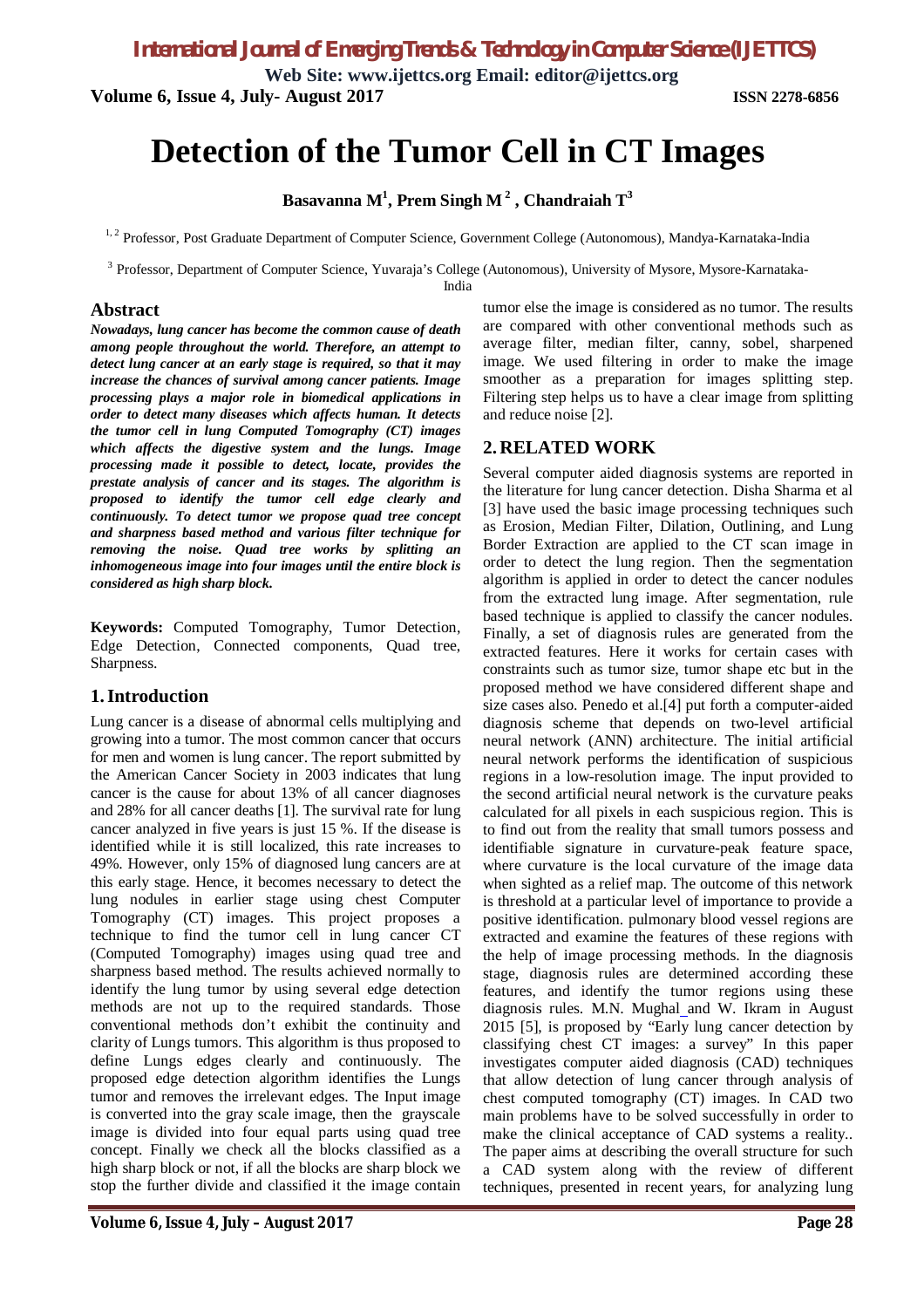**Web Site: www.ijettcs.org Email: editor@ijettcs.org**

# **Volume 6, Issue 4, July- August 2017 ISSN 2278-6856**

CT images for early detection of cancer. Lin et al.[5] Provided a neural fuzzy model to formulate the diagnosis rules for identifying the pulmonary nodules. Initially, series of image processing methods like thresholding, morphology closing, and labeling to segment the lung area and obtain the region of interest are used. Next, three main features such as circularity, size of area, and mean brightness are obtained from region of interest and the nodules are detected with diagnosis rules that are formed with the help of neural fuzzy model. F. Keissarian in April 2010 [6], is proposed by A New Quad-tree-based Image Compression Technique using Pattern Matching Algorithm In this paper, a new image compression technique is proposed in which variable block size technique is adopted, using quad-tree decomposition, for coding images at low bit rates. The proposed algorithm decomposes the host image into blocks of variable sizes according to histogram analysis of the block residuals. Variable block sizes are then encoded at different rates based on their visual activity levels. To preserve edge integrity, a highdetail block is coded by a set of parameters associated with the pattern appearing inside the block. The use of these parameters at the receiver together with the quad-tree code reduces the cost of reconstruction significantly and exploits the efficiency of the proposed technique. Ada et al.[7] here Firstly, they have used some techniques that are essential to the task of medical image mining, Lung Field Segmentation, Data Processing, Feature Extraction, Classification using neural network and SVMs. The methods used in this paper work states to classify digital X-ray chest films into two categories: normal and abnormal. Different learning experiments were performed on two different data sets, created by means of feature selection and SVMs trained with different parameters.

In summary, it is observed from the literature review that most of the methods or systems use classifier and pixel level features to identify tumor cell. It is true that classifier dependent method requires large number of samples for training and it restrict ability to work on different datasets. In the same way, pixel based methods are sensitive to noise and distortions. Therefore, In this paper, we propose a new method quad tree and sharpness based method. Identifying tumor cells by exploring sharpness features at components level with minimal supervision.

# **3.PROPOSED METHODOLOGY**

In the proposed method we identify the tumor in the CT image. Several image processing techniques are used to find the tumor in an image. The input image is RGB image it is converted into gray image. Based on the quad tree segmentation (region splitting ) dividing the gray image into four equal parts ie upper-left, upper-right, lower-left, lower-right, then we apply the average filter and median filter to the four parts respectively. Then we apply the canny and sobel edge detection for resultant average filter and median filter image. Then subtract from median filter by average filter, the resultant image we get sharpened image. Then apply the canny and sobel edge detection for sharpened image[8]. Based on their condition difference image is greater than Median filter image and Median filter

is greater than Sharpened image the image classified as high Sharp block, then check there condition difference image is less then Median filter and Median filter is greater than sharpened image then it is classified as low sharp block, then using the above condition, upper left and lower left blocks classified as high sharp blocks other wise low sharp block, then we consider high sharp blocks again divide the high sharp block into four blocks as we did for first level, then check which block is classified has high sharp block and low sharp block, continues the procedure until 64\*64 sized block is obtained. If all the blocks classified as high sharp block then we stop and classify it as tumor image else the image is considered as no tumor image. In this procedure our work is identify the tumor in a CT image. The algorithm for the proposed method as follows.

### **Algorithm:**

1. Convert color image in to gray image.

2. Divide the gray image into four equal divisions (Subblocks) using quad tree.

- i. Input: Sub-blocks.
- ii. For each sub-block, apply average filter (mean filter which is also called smoothing), say, Avg-F.
- iii. For each sub-block, apply median filter, say Med-F.
- iv. Subtract Avg-F from Med-F, and say, Diff- F.
- v. Apply Canny and Sobel on Diff-F.
- vi. Count the number of edges in Canny and Sobel of Diff-F, N-Canny and N-Sobel.
- vii. Get N-Canny and N-Sobel for all four blocks.

3. In the same way, subtract diff block by average block. This gives sharp block. Then get N-Canny and N-Sobel for sharp block.

Let be Avg-Block and Med\_Block the mean and median filter outputs.

4. If ( $Diff-Block = Med-Block - Avg-Block$ ) or (Sharp\_Block = Avg-Block - Diff\_Block)

5. Find canny and sobel for Diff, median filter block, sharp block. Then count number of edge components. (with this information, we derive rule to divide further or leave block).

6. If ( $Diff-F > Median-F$ ) and (Median- $F > Sharp-F$ ) then it should be classified as high sharp block.

Otherwise If ( $Diff-F < Median-F$ ) and (Median- $F > Sharp$ -F) then it should be classified as low sharp block.

Using this information, Upper Left and Lower Left blocks classified as high sharp blocks, other two blocks classified as low sharp block.

7. Next, consider high sharp blocks then divide further into four blocks as we did for first level (Step 2 to 6). Check which block is classified as high sharp block and low sharp blocks. Continue until 64 X 64 sized blocks.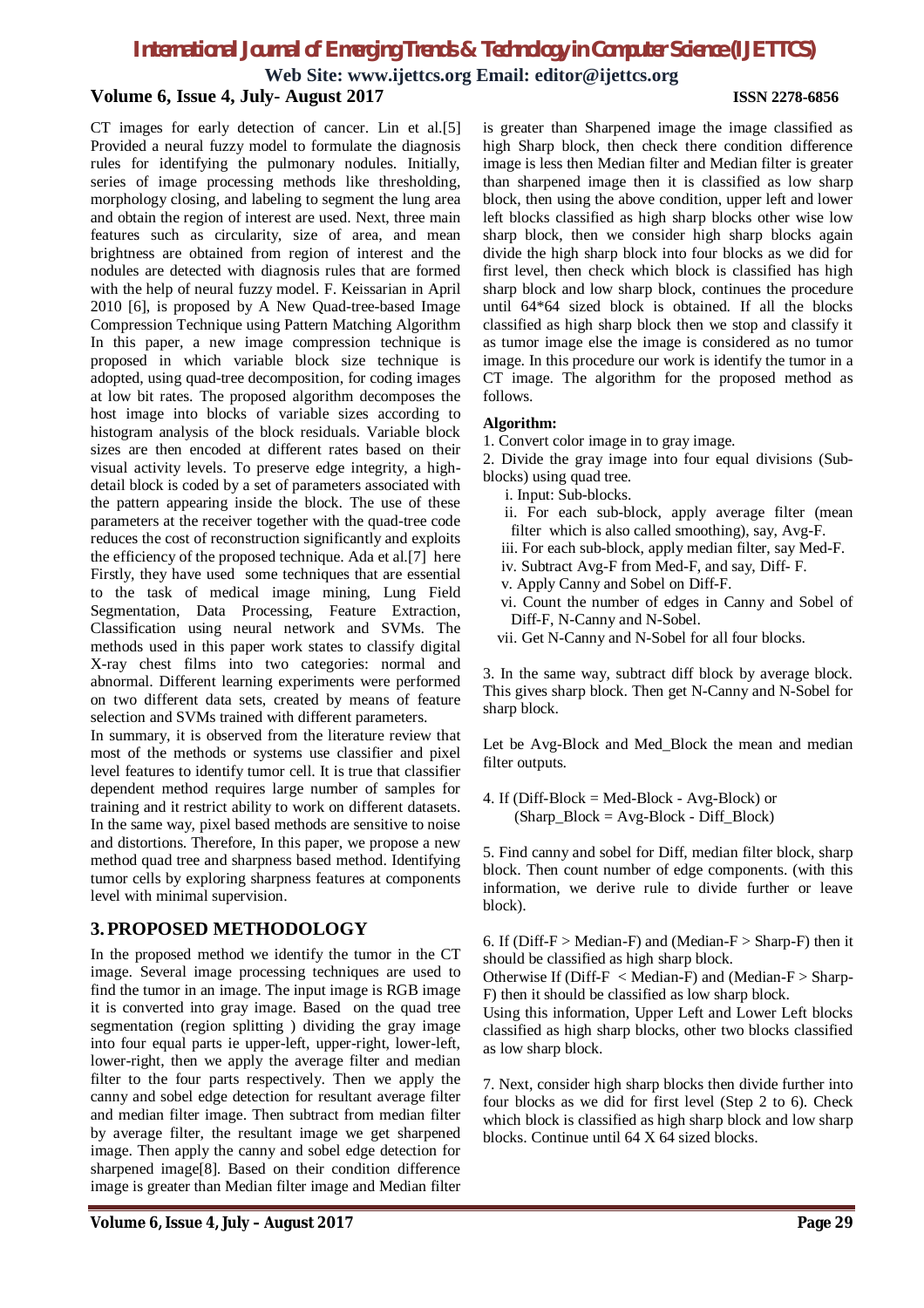**Web Site: www.ijettcs.org Email: editor@ijettcs.org**

# **Volume 6, Issue 4, July- August 2017 ISSN 2278-6856**

8. If all the blocks classified as high sharp block then we stop and classify it as tumor image else the image is considered as no tumor image.

### **3.1. Classification of Lung Components**

For each input gray image, the method obtains canny edge and sobel edge image as shown in figure 2(a) and (b) the edges separates each object from the other. Sobel operator help us to find the edges in an image; it does so by finding the image gradient. Image gradient is the change in the intensity of the image. The intensity of the image will be of maximum value where there is a separation of two regions. The image gradient will be greater where the intensity value is very large. Sobel operator uses this greatest value to find edges in an image. Sobel operator uses two 3X3 kernels and filters the image to estimate the value of each pixel by convolving with the original image [9]. Sharpening is one of the most impressive transformations, the canny edge detector is susceptible to noise present in raw unprocessed image data [10]



(a) Canny image (b) Sobel image (c) Sharpened image

Figure 1 Classification of lung components

In the proposed method we use the new concept quad tree, a quad tree is a tree data structure in which each internal node as exactly four children. Quad trees are most often used to partition a two-dimensional space by recursively subdividing it into four quadrants or regions. The regions may be square or rectangular, or may have arbitrary shape. The data structure was named a quad tree by Raphael Finkel and J, L. Bentley in 1974. A similar partition in is also known as a Q-tree. All forms of Quad trees share some common features:

- They decompose space into adaptable cells
- Each cell (or bucket) has a maximum capacity. When maximum capacity is reached, the bucket splits
- The tree directory follows the spatial decomposition of the quad tree.

The region quad tree represents a partition of space in two dimensions by decomposing the region into four equal quadrants, sub quadrants and so on with each leaf node containing data corresponding to a specific sub region. Each node in the tree either has exactly four children, or has no children (a leaf node). The region quad tree is a type of tree. A region quad tree with a depth of n may be used to represent an image consisting of  $2^{n} \times 2^{n}$  pixels, where each pixel value 0 or 1. The root node represents the entire image region. If the pixel in any region is not entirely 0s or 1s, it is subdivided. In this application, each leaf node represents a block of pixels that are all 1s. Region quad

trees may also be used as a variable resolution representation of a data field. For example, the temperatures in an area may be stored as quad tree, with each leaf node storing the average temperature over the sub region it represents. If a region quad tree is used to represent a set of point data (such as the latitude and longitude of a set of cities), region are subdivided until each leaf contains at most a single point [11].



**Figure 2** Illustrating the quad tree concept

# **3.3. Illustrating the quad tree to identifying the tumor**

In this proposed method based on the quad tree and edge component of sharpened, we are going to declare weather the tumor is present or not. After applying the quad tree, which is divides the input image as four equal parts. The process is continuous until all the blocks are high sharp figure 3.



**Figure 3** Illustrating the quad tree in which all blocks called high sharp.

Based on quad tree and apply the filter such as average, and median filter and find the number of connected compound of respected filter. Then find out difference  $(DiffF) = MedF-AvgF$ . Sharpened=DiffF-AvgF and also find connected compound for difference and sharpened image. According to high sharp value we can decide which block contain tumor. Then again we apply the quad tree for high sharp block until all the blocks contain sharp block.

# **4.EXPERIMENTAL RESULTS**

We have experimented on 50 different CT images containg tumor cells. The method consists of two major steps that are classfication of lung components and identification of tumor cell in the lung components. We evalute both the steps using detection rate for the segmetnation of lung components from the given input image and classification rate for the identificaiton of tumor cells in the lung components.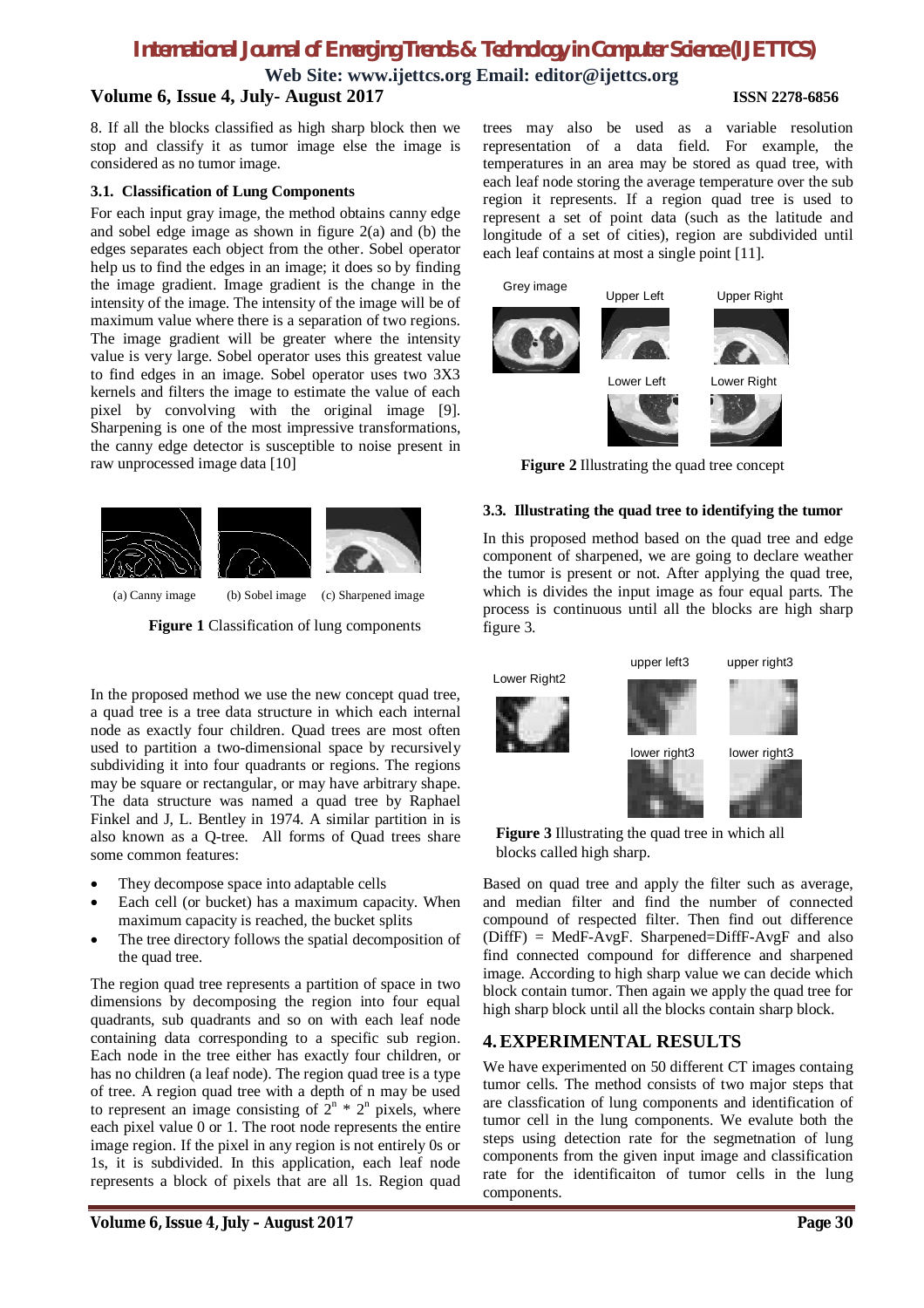**Web Site: www.ijettcs.org Email: editor@ijettcs.org Volume 6, Issue 4, July- August 2017 ISSN 2278-6856**

### **4.1. Experiments on Detection of Lung Components**

The proposed method is tested on 50 CT images to evaluate the method in terms of detection of tumor cell. The method successfully detects 40 CT image tumor cell out of 50 CT image and hence it gives 80% detection rate. This result is promising and encouraging. The main reason to get good detction rate is used by number of edge component of sharpend image [12] .

### **4.2. Experiments on Identification of Tumor Cell**

Sample qualitative results of the proposed method for tumor cell identification are shown in figures 4 and 5 where we test our method on diversified images. In order to maintain diversity in the dataset used we consider different CT scan views such as axial view, coronal view. The results obtained for the axial CT scan view image, coronal CT scan view image and the CT scan view image in which only the infected lung portion is present are shown in figure 4 and 5, respectively. From the figures 4 and 5, it is observed that the proposed method identify tumor cell successfully for the images of different background and contrast. Therefore, we can assert that the proposed method is promising and it helps for identifying tumor cell [13].





(a). Input image (b) Tumor cell detection

**Figure 4** Experiment result of CT image in axial



imor cell detection(Final Result)

(a). Input image (b)Tumor cell detection



### **4.3. Comparative Study**

In order to show that the proposed method is effective and superior to existing method, we implement the method proposed by Sharma and Jindal [3]. This method uses several image processing operations such as noise removal, filtering and connected component analysis based features. In addition, the method proposes lots of heuristics based on geometrical features of edge components to identify tumor cell. However, the method largely depends on

preprocessing steps to achieve good accuracy of 0.58%. The method proposed by Basavanna M et.al [14] explores topological properties of edge components to detect lung components and then proposed new sharpness measure to identify tumor cell instead of framing different heuristics as in the existing method to achieve detection rate of 0.70%. While our method employs new method by applying quad tree and sharpness measure with good classification rate to find the tumor cell with good accuracy rate of 0.80%.

**TABLE 1:** COMPARATIVE STUDY OF THE PROPOSED AND EXISTING METHODS

| <b>EARLOTHYO METHODS</b> |                                |
|--------------------------|--------------------------------|
| Methods                  | Classification rate in $(\% )$ |
| Proposed method          | 0.80                           |
| Basayanna et.al[14]      | 0.70                           |
| Sharma and Jindal [3]    | 0.58                           |

# **5. CONCLUSIONS AND FUTURE WORK**

In this paper, we present a new method for identificaiton of tumor cell in the lung components. We propose a new idea of quad tree for detecting tumor component in lung components. Then we propose a new sharpness mesure to identify the tumor cell which has genrally more brightness than the other components in the detected lung components. Experimental results on varieties of images show that the proposed method is better than existing methods and it identifies tumor cell of different situations. We are planing to evalute the method on large dataset and identify levels of cancer based on tumor cell size.

# **Acknowledgement**

This research work is supported by University Grants Commission (UGC), New Delhi, India (No.1504-MRP/14- 15/KAMY022/UGC-SWRO). We thank Dr. H.R. Sreepad, Professor of Physics and Prof. Devaraje Gowda G.S, Head, Professor of English Government College (Autonomous), Mandya, Karnataka for their support to improve the quality of the work.

### **References**

- [1] S. Ashwin, S.-A. Kumar, J. Ramesh and K. Gunavathi, E\_cient and Reliable Lung Nodule Detection using a Neural Network Based Computer Aided Diagnosis System, In Proc. of the International Conference on Emerging Trends in Electrical Engineering and Energy Management (ICETEEEM'2012), pp. 135-142, Chennai, 13-15 Dec. 2012.
- [2] N. Birkbeck, M. Sofka, T. Kohlberger, J. Zhang, J. Wetzl, J. Kaftan and S. Kevin Zhou, Robust Segmentation of Challenging Lungs in CT Using Multi-stage Learning and Level Set Optimization, Computational Intelligence in Biomedical Imaging, pp. 185-208, 2014.
- [3] Disha Sharma and Gagandeep Jindal, "Identifying Lung Cancer Using Image Processing Techniques", International Conference on Computational techniques and artificial intelligences, 2011.
- [4] Penedo, M.G., Carreira, M.J., Mosquera, A. and Cabello, D., "Computer-Aided Diagnosis: A Neural-